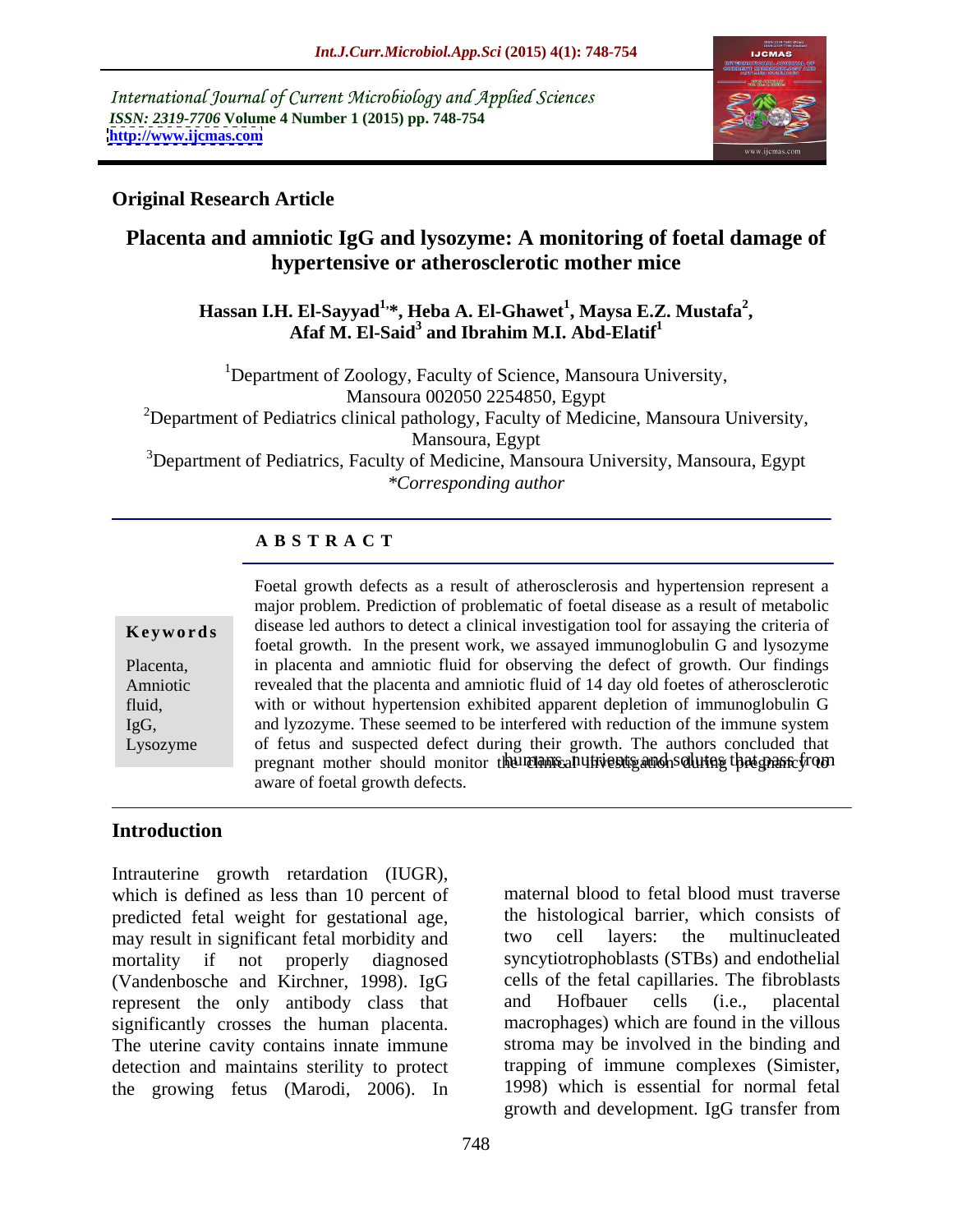of gestation and reached the highest peak in the third trimester (Saji *et al.,* 1999). Malek *et al.* (1996) reported increased level of IgG levels in the fetal circulation between 17 and

The amniotic and allantoic fluids play a role amniotic fluid of mothers subjected to in the immune protection of the metabolic diseases with special interest for fetus/newborn also in canine species hypertension and atherosclerosis. (Dall Ara, 2014). However, additional research is needed to better elucidate both the origin of IgG and lysozyme and the factors influencing the wide inter individual variations. The complex nature of amniotic fluid reflects contributions from many fetal The experimental group was fed a systems, many functional roles, and multiple hypercholesterolemic diet according to interactions with fetal maturation, obstetric, Enkhmaa et al. (2005). The

Normal amniotic fluid lysozyme content 0.2% cholic acid and 0.2% thiouracil in increased gradually from the early stage of gestation to the late part of the  $2<sup>nd</sup>$  trimester, were exhibited in cases of diabetic pregnancy, premature rupture of membrane, and fetuses with digestive disorders. Induction of hypertension However, amniotic fluid lysozyme content was low in cases of fetuses with A healthy mouse with 25 g body weight was anencephaly (Hisanaga *et al.*, 1982; Porto *et* received subcutaneous infusion of *al.*, 1990). The levels of lysozyme were angiotensin-II (0.7 mg/kg/day) for 16 week *al.,* 1990). The levels of lysozyme were angiotensin-II (0.7 mg/kg/day) for 16 week shown to be correlated with gestational age prior to conception according to Krege *et al.*

(Adinolfi *et al.,* 1976; Hagio, 1985). Braunhut *et al.* (1984) detected maternal macrophage and numerous macrophage and numerous polymorphonuclear leukocytes in the Eighty fertile male and virgin female rats of intervillous spaces gave a positive reaction. albino mice (*mus musculus)* (at a ratio of 1 Grigoriadis *et al.* (2013) reported that male to 3 females) weighing approximately macrophages that are immature or lack the 25 g body weight, were obtained from ability to be activated, such as the Hofbauer Hellwan Breeding Farm, Ministry of Health, cell, may play an important role in the Egypt and used for experimentation. They transmission of organisms capable to infect were housed in cages with good ventilation the placenta (like bacteria, chlamydia, on a 12-h light and dark cycle. Females were

mother to fetus begins as early as 13 weeks full phagocytosis capacity but may lack substances, such as lysozyme and peroxidase, necessary to destroy or inactivate the infectious agent.

41 weeks of gestation. There is no clear information about the exact role of IgG and lysozyme in placenta and

# **Materials and Methods**

## **Induction of hypercholesterolemia**

and maternal factors. hypercholesterolemic diet was composed of gestation to the late part of the  $2<sup>nd</sup>$  trimester, The rats were fed for 6 weeks before the and rapidly after 32 weeks gestation. onset of gestation. The control group was However, high levels of lysozyme activity supplied a standard diet free from experimental group was fed hypercholesterolemic diet according to Enkhmaa *et al.* (2005). The 3% cholesterol and 15% cocoa butter and 0.2% cholic acid and 0.2% thiouracil in accordance with the standard diet formula. atherogenic components.

## **Induction of hypertension**

received subcutaneous infusion of (1995).

## **Experimental animal work**

toxoplasma, cytomegalovirus), as they have mated (1 male/3 females) overnight and zero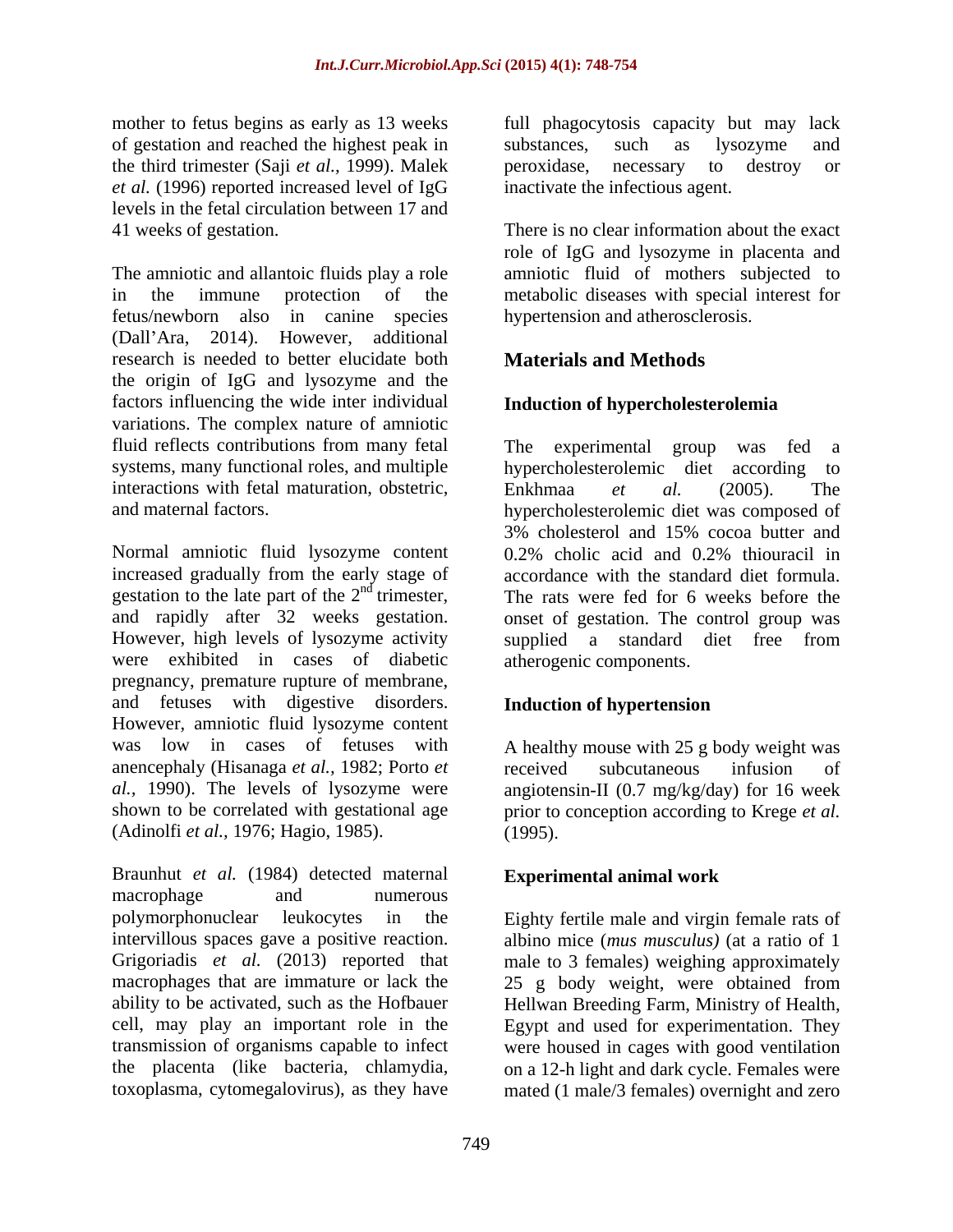dates of gestation were determined the next The spongiotrophoblasts are present morning by the presence of sperm in the vaginal smear. The pregnant mice were sacrificed by light diethyl ether anesthesia vascularized decidual-placental interface. and dissected at 14th & 19th days prenatal The cytoplasm of decidual cells at the to Schultz (1987). Unit of biologically active lysozyme was determined by using the

Where, df is the dilution factor; 0.001 is the change in absorbance as per unit definition; 0.1 is the volume (in ml) of the sample used. At 19d-prenatal , placenta was separated and fixed in 10% formal saline, dehydrated in spongiotrophoblasts in the basal zone. The ascending grades ethyl alcohol, cleared in decidualized myometrium revealed ascending grades ethyl alcohol, cleared in xylol and mounted in molten paraplast 58- 62 $\Box$ C. Five m histological sections were cut

### **Histological observations**

composed of the labyrinth zone, the basal zone, the decidua and the metrial glands. The basal zone is comprised of three types of differentiated cells, spongiotrophoblasts,

arranged into three groups (n = 20 per each) placental interface. The glycogen cells form as follows: control; atherosclerotic (A) multiple small cell masses and develop into hypertensive; atherosclerotic and glycogen cell islands in midgestation, and hypertensive. Animals were maintained in then most of them disappear before free excess of standard diet besides the parturition. The decidua is comprised of the formula of atherosclerosis and water *ad*  mesometrial decidual cells, and plays Libitum. At the end of treatment, they were essential roles in the development of the and with placenta and amniotic fluids placental side had numerous vacuoles, with surrounding the fetuses were taken and larger cell type and few number smaller processed for investigations of ones. Metrial cells were abundant in the Immunoglobulin G (IgG) using the rat IgG decidualized myometrium. Myometrium and ELISA kit (Alpha Diagnostic International, stroma contained large vacuolated cells with USA, Cat.No.6420) and lysozym**e** according large nuclei and large vessels invaded by following formula: layer shrunk and became more eosinophilic disco affection over determined by near the spongior<br>phoblastic are presented and glycogen cells by the pareneta of spent in<br>the spongin discontinue were cell by the space and glycogen cells by<br>the space of spent cells an immediately above the trophoblastic giant cell layer located at the materno-fetal vascularized decidual-placental interface.The cytoplasm of decidual cells at the cytotrophoblasts and surrounded by numerous metrial cells. The cells in this (Fig. 3A ).

and stained in haematoxylin and eosin. neutrophilic granulocytic infiltration. Some **Results and Discussion Example 3** trophospongium also contained In 19d-prenatal of either atherosclerotic or hypertensive as well as of combined treatment, there was a detected of apparent placental necrosis appeared more commonly in the trophoblasts in the labyrinth zone. There was a detected degeneration and necrosis of trophoblasts and apoptosis of the spongiotrophoblasts in the basal zone. The decidualized myometrium revealed moderate karyorrhexis of decidual and metrial cells and larger vessels had small necrotic areas were also present. The trophospongium also contained inflammatory and necrotic cells (Figs. 3B D).

In control 19d prenatal, the placenta is  $\frac{1}{2}$  From Figure 1 & 2, assaying<br>composed of the labyrinth zone the basal immunoglobulin G and lysozyme in From Figure 1 & 2, assaying immunoglobulin G and lysozyme in placenta and amniotic fluid of 14-dys prenatal revealed marked depletion in atheroclerotic with or without hypertensive groups. IgG and lysozyme showed marked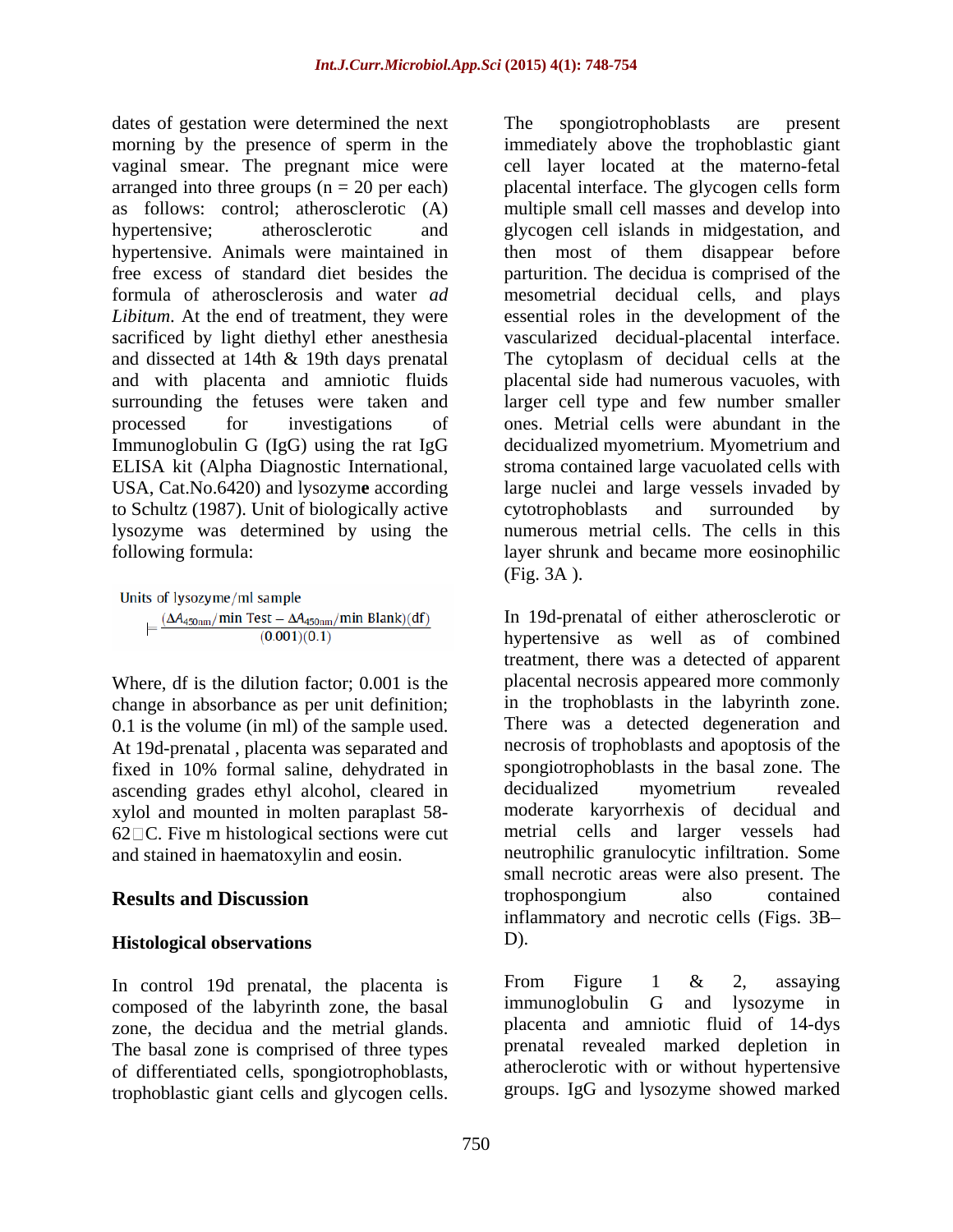reduction in placenta and mother subjected

amniotic fluid of 14days old fetus of either immunoglobulin G (IgG) of the IgG1 atherosclerotic or hypertensive as well as in combined treatment, revealed apparent the fetus via interactions with the neonatal depletion of immunoglobulin G and Fc receptor.

to both hypertension and atheroclerosis. with reduction of the immune system of From the present findings, the placenta and growth. During fetal life, maternal lysozyme. These seemed to be interfering fetus and suspected defect during their growth. During fetal life, maternal subclass is delivered through the placenta to Fc receptor.

**Fig.1** IgG contents (µM/100mg) of 14d-old placenta and amniotic fluid (AF) of atherosclerotic (A) mother alone or in combination with hypertension (A+H) showing significantly decreased lysozyme content comparing with control. Data are represented by the Mean $\pm$ SE of 5 replicates (n=5), Significant at P< 0.05, C, Control; A, atherosclerotic; H, hypertensive; AH, Combined atherosclerotic and hypertensive group



**Fig.2** Lysozymes contents (µM/100mg) of 14d-old placenta and amniotic fluid (AF) of atherosclerotic  $(A)$  mother alone or in combination with hypertension  $(A+H)$  showing significantly decreased lysozyme content comparing with control. Data are represented by the Mean±SE of 5 replicates (n=5), Significant at P< 0.05, C, Control; A, atherosclerotic; H, hypertensive; AH, Combined atherosclerotic and hypertensive group

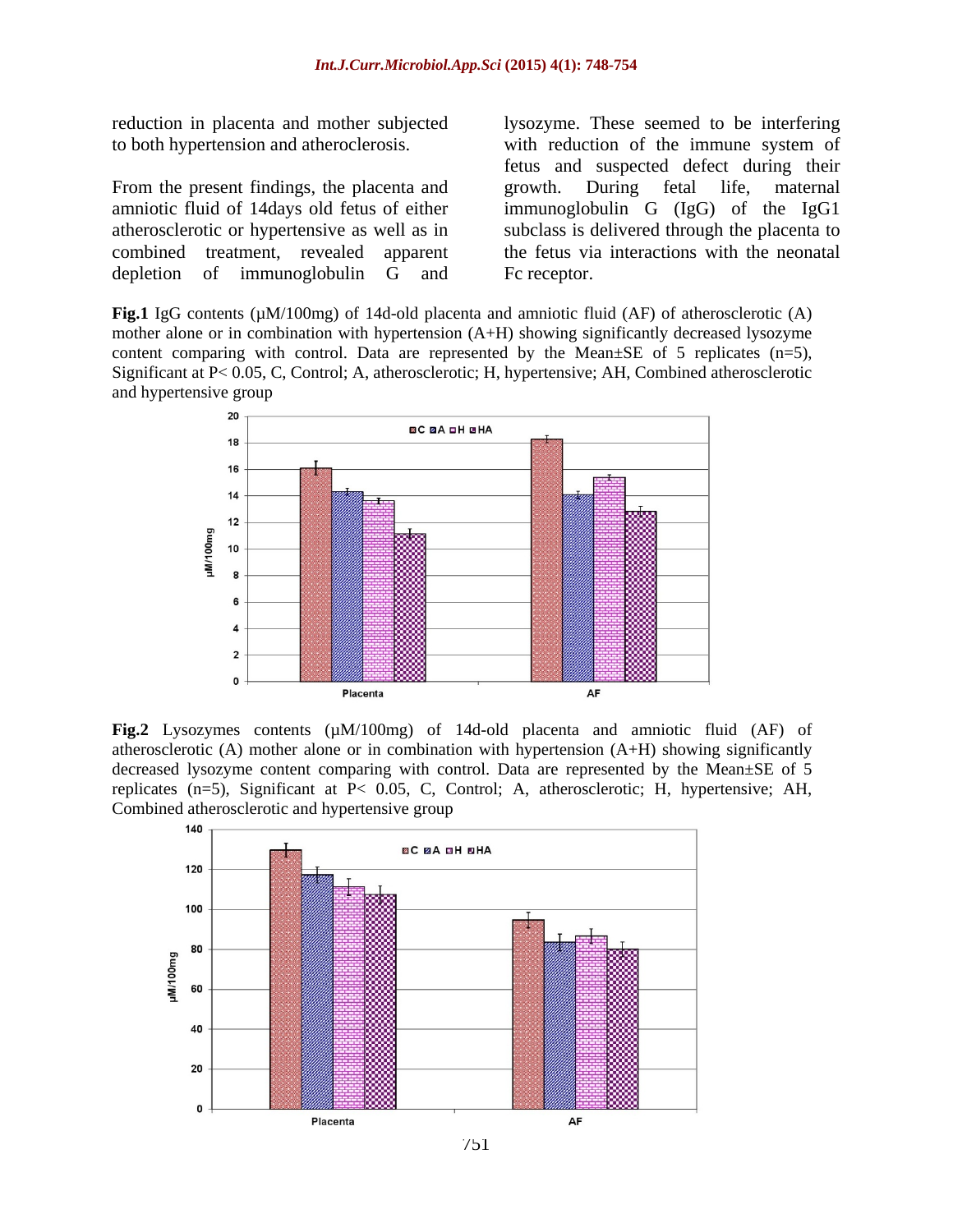

**Fig.3A C** Photomicrographs of histological sections of placenta of 19days old mother mice. A. Control, B. Atherosclerotic, C. Hypertensive, D. Atherosclerotic and hypertensive, HX-E.

important for protection of infants in the transfer occur in humans and rodents, (Yamashita et al., 2006). placental transfer is more efficient in humans (Roopenian and Akilesh, 2007). Low concentrations of IgG in cord blood

Transplacentally acquired maternal IgG is lipoprotein-receptor-deficient (LDLR-/-)) early months of life from bacterial or viral reduce the development of atherosclerotic infections. Although both systems of IgG lesions in susceptible LDLR)/) offspring female mice with OxLDL was shown to

Also immunization of low-density were found in 3 conditions--the donor twin (Yamashita *et al.,* 2006). Low concentrations of IgG in cord blood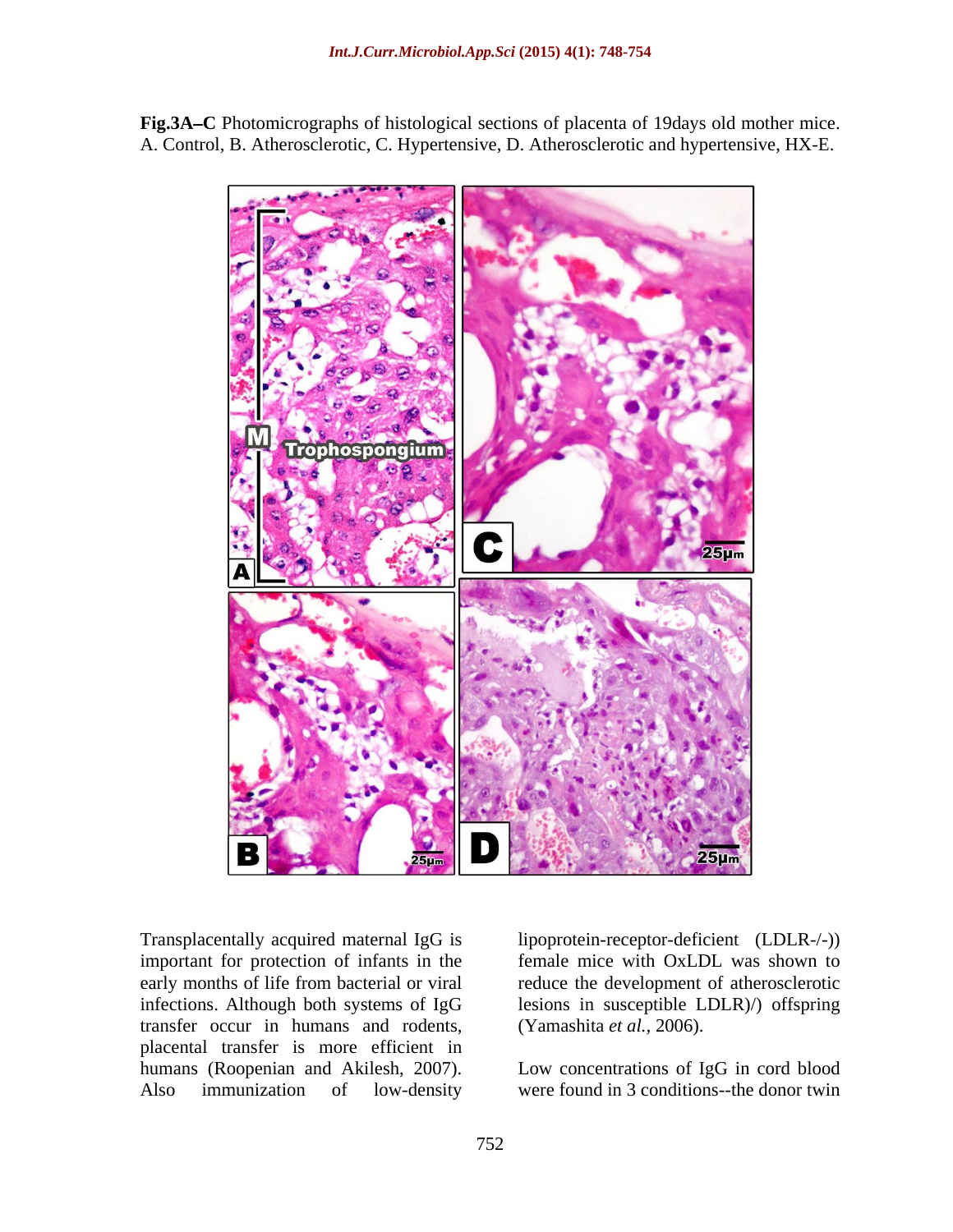in the fetofetal transfusion syndrome, Fung, I.L., Osserman, E. 1976. hydrops fetalis and congenital hepatic disease. These were all associated with lysozyme in human amniotic fluids. placental oedema. It is suggested that the *Experientia*, 32(1): 53–55. oedema may be responsible for a Braunhut, S.I., Blanc, W.A., disturbance in maternofetal placental Ramanarayanan, M., Marboe, C., transfer (Bryan, 1977).

Similar finding of depleted lyosozyme was lysozyme and alpha-1detected in high-risk pregnant women with antichymotrypsin in the term human signs of fetal distress, regardless of neonate birth weight (Porto *et al.*, 1990). <br>The lysozyme concentration in amniotic Cytochem., 32(11): 1204–1210. fluid increased gradually with gestational Bryan, E.M. 1977. IgG deficiency in age, and showed apparent antibacterial effect against bacterial infection such as subtilis, *Staph. aureus* and *E. coli.* (Hagio, Chen, H., Huang, Y., Ma, T. The immuno-<br>1985) increasing the immune resistance of pathological damage of placenta and the developing fetus. Amniotic fluid lysozyme content was low in cases of fetuses with anencephaly (Hisanaga *et al.,*

On the other hand, the reduction of IgG reflects the pathological changes in the placenta of 14 days-old fetuses. The fetal fluids at term of pregnancy.

Similar findings were achieved by Chen *et*  al. (1996) who mentioned that the Enkhmaa, B., Shiwaku, K., Anuurad, E., immunostaining of IgG, IgE, C3, C4, and Nogi, A., Kitajima, K., Yamasaki, immunostaining of IgG, IgE, C3, C4, and Nogi, A., Kitajima, K., Yamasaki, 5-HT were seen in the wall of villous vessels in pregnancy induced hypertension (PIH) patients, accompanied by Report of the National Cholesterol aggregation of mast cells and lesions of villi and villous arterioles. The same state of the set of the detection. The evaluation and villous arterioles.

The authors concluded that IgG and lysozyme reduction in placenta and amniotic fluid is a monitoring of affected foetal tissue during prenatal life of 105–113.

Adinolfi, M., Haddad, S.A., Beck, S.E.,

Levels of beta-trace protein and *Experientia,* 32(1): 53–55.

- Braunhut, S.I., Blanc, W.A., Ramanarayanan, M., Marboe, C., Mesa-Tejada, R. 1984. Immunocytochemical localization of lysozyme and alpha-1 antichymotrypsin in the term human placenta: an attempt to characterize the Hofbauer cell. *J. Histochem. Cytochem.*, 32(11): 1204–1210.
- association with placental oedema. *Early Hum. Dev.,* 1(2): 133–43.
- Chen, H., Huang, Y., Ma, T. The immuno pathological damage of placenta and its types in pregnancy induced hypertension. *Zhonghua Fu Chan Ke Za Zhi,* 31(9): 540–541.
- 1982). Dall'Ara, P., Meloni, T., Rota, A., Servida, F., Filipe, J., Veronesi, M.C. 2014. Immunoglobulins G and lysozyme concentrations in canine fetal fluids at term of pregnancy. *Theriogenology,* doi:10.1016/ j.theriogenology.2014.11.013.
	- M., *et al.* 2005. Prevalence of the metabolic syndrome using the Third Educational Program Expert Panel on detection, evaluation, and treatment of high blood cholesterol in adults (ATP III) and the modified ATP III definitions for Japanese and Mongolians. *Clin. Chim. Acta,* 352: 105–113.
- hypertensive with or without Grigoriadis, C., Tympa, A., Creatsa, M.,<br>atherosclerotic mother.<br>Bakas, P., Liapis, A., Kondi-Pafiti, atherosclerotic mother. Bakas, P., Liapis, A., Kondi-Pafiti, **References** cells morphology and density in A., Creatsas, G. 2013. Hofbauer placentas from normal and pathological gestations. *Rev. Bras.*